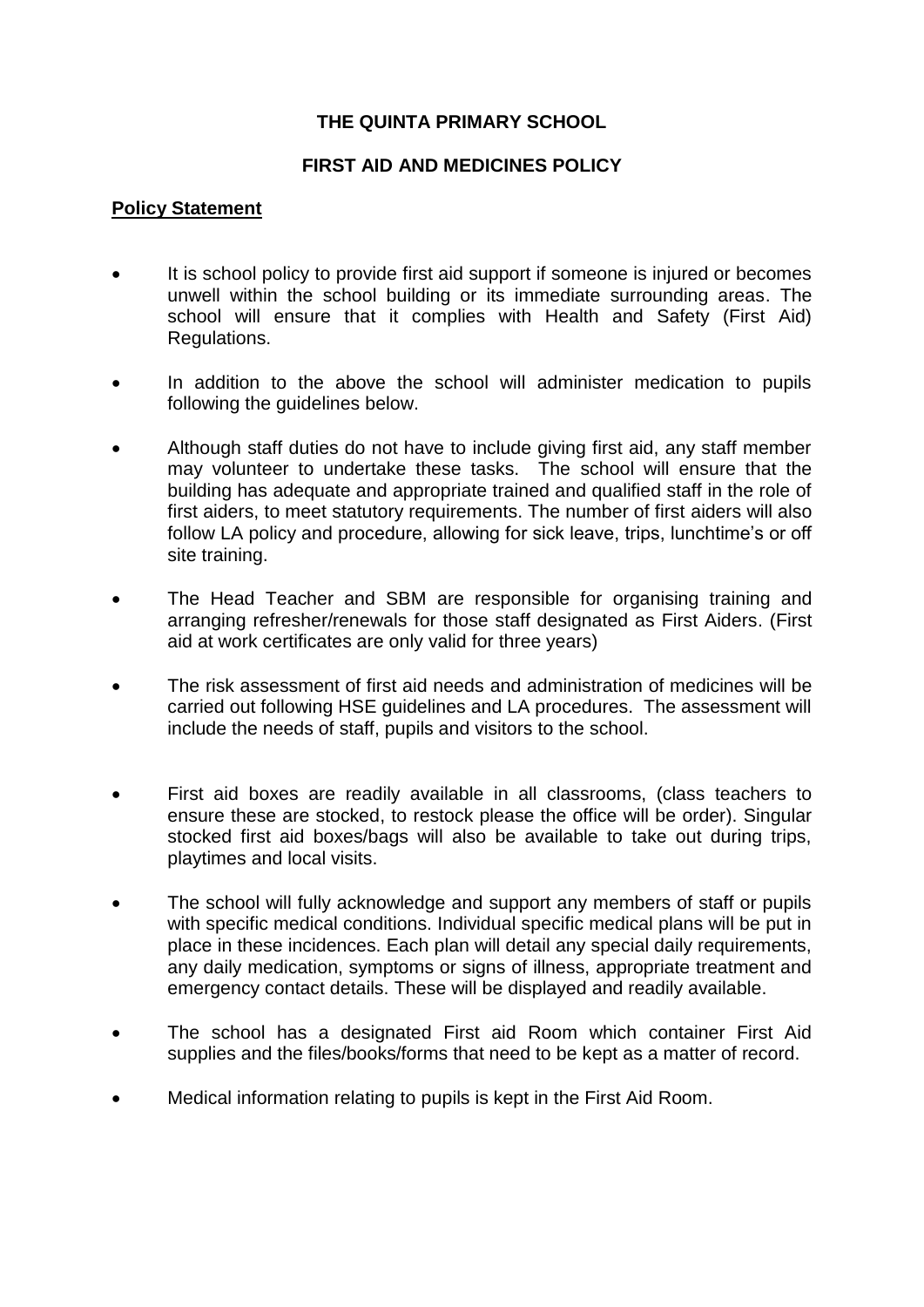## **First Aid Duties**

- First aiders must have completed training and hold a valid certificate of competence approved by the Health and Safety Executive (HSE).
- First aiders must give immediate help to casualties with common injuries or illness and those arising from specific hazards and be responsible for their own safety.
- When necessary, first aiders must ensure that an ambulance or other professional medical help is called.
- First aiders must keep a record of all incidents where first aid has been administered for injury or illness.
- A designated first Aider will check stock in first aid areas, monitor use by dates on equipment and place orders for new stock when necessary, under the instruction of the Head Teacher/SBM.

### **Administration of First Aid**

- First aid must be administered by a member of school staff who is a named first aider or by a member of staff who has been trained accordingly.
- When administering first aid the first aider must always take into account their own safety along with the safety of others. i.e. -Will entering a situation put the first aider or anyone else at risk? -Does the first aider need to be wearing protective clothing? (Gloves/apron) -If an item of pupils clothing needs to be removed, ensure that more than one member of staff is present while first aid is being administered. -After administering first aid, has the area been cleaned appropriately and left tidy.
- When administering first aid, it may be necessary for first aider's to refer to pupil's medical information. There may be a medical reason why a pupil is feeling unwell, or a pupil may have an allergy to plasters.
- When any first aid is given, for injury or illness, it must be logged within the green duplicate accident book. This is kept within the first aid area in school. A copy is sent home and one kept within the book.
- If it is necessary to contact emergency services or parents/guardians, the injury or illness must be promptly reported to the main office. The First Aider dealing will then contact the appropriate people. If it is not necessary to contact emergency services or parents/guardians, then where possible inform parents/guardians of any injury or illness at home time. If this is not possible the appropriate note must be filled in to go home informing parents/guardians about any injury or illness.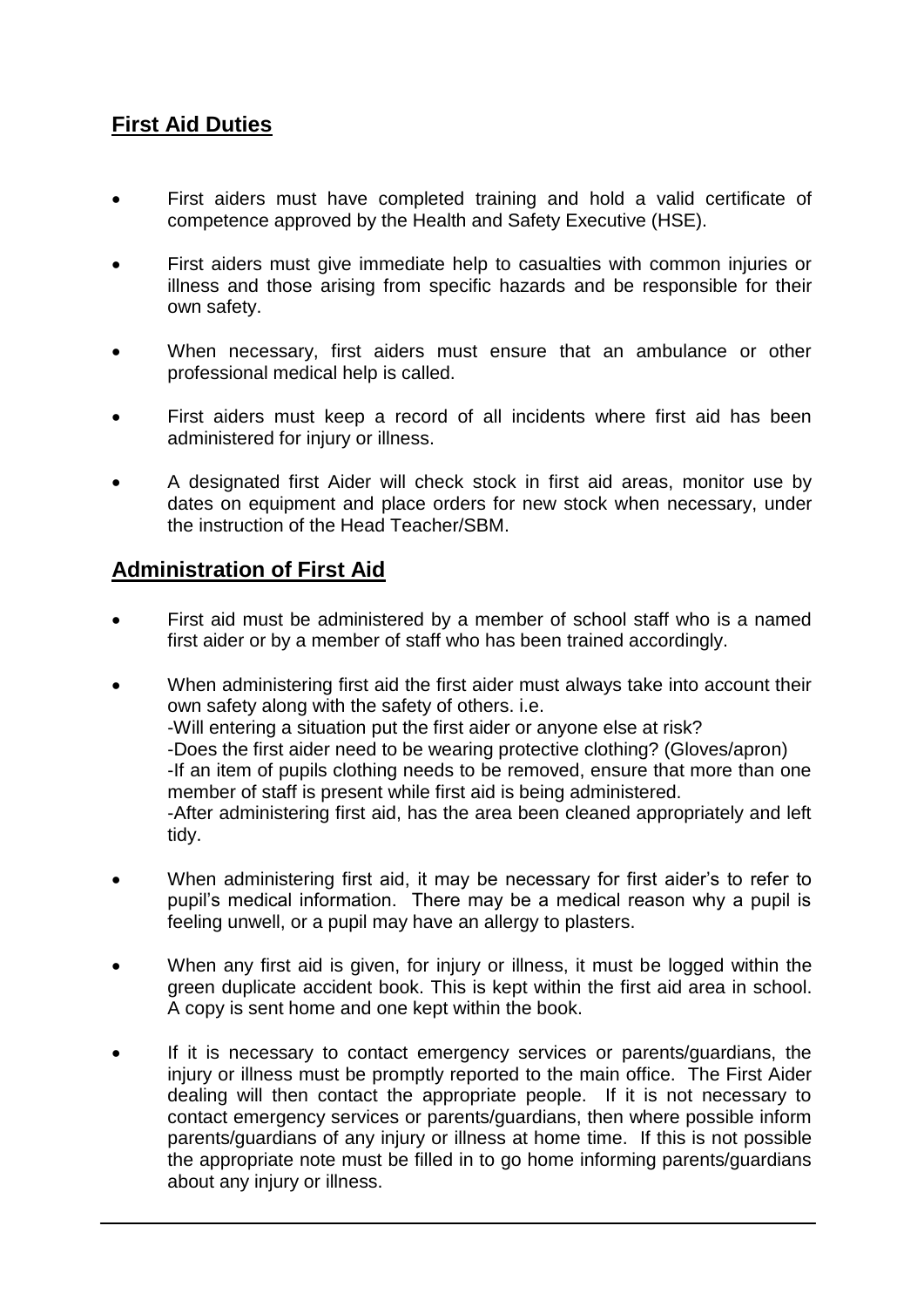- A record of all injuries/illness requiring first aid will be logged and kept the first aid area in the green duplicate accident book. The information will be logged as required in the green duplicate accident book.
- Any injury or illness deemed to be of a more serious nature will be logged in a more detailed report i.e. Accident/incident report- forms held in the main office are and logged via PRIME (online reporting)

#### **ADMINISTRATION OF MEDICINES** *(ref Supporting Pupils in School with Medical Needs P20)*

It is the parents' responsibility to ensure the school are aware of their child's medical needs be these long term needs or short term needs. The parents are also responsible for ensuring written agreement is given to the school before medicines will be administered to their child. Before requesting the school administer medication the parents must ensure that their child is well enough to attend school and seek consultation with their GP to see if the medication can be given outside school time.

The school retain the right to contact parents in case where risk assessments have been undertaken relating to a pupil's health and request that the pupil be taken home due their ill health.

All medicine is kept in a secure locked cabinet in the First Aid Room. Any medication that needs to be kept refrigerated is kept the staff fridge in the staffroom, which pupils do not have open access to.

#### **Guidelines:**

- 1. Written agreement from parents will be required before any medicines are given to pupils.
- 2. Only GP prescribed medicine and Age related Over the Counter Medicine will be administered by staff. If the following procedures are followed.
	- a. Staff will only give this medication if the parent brings the medicine into school in the correct packaging with dosage prescribed on the bottle or container. The school will not accept medicines taken out of their packing or with any changes made to the prescribed dosage to be given.
- 3. Staff will only receive medicine from parents and not from pupils. This medicine must be given to the office; the office will ensure a trained member of staff is made aware of the medication in school. That trained member of staff will then secure the medications noted above.
- 4. Trained First Aiders will administer the medicine. A record of the administration, dosage given, time and who gave will be kept. A book/file is kept in the First Aid room and will complete each time a child is given medication. A witness to sign administration of medicine.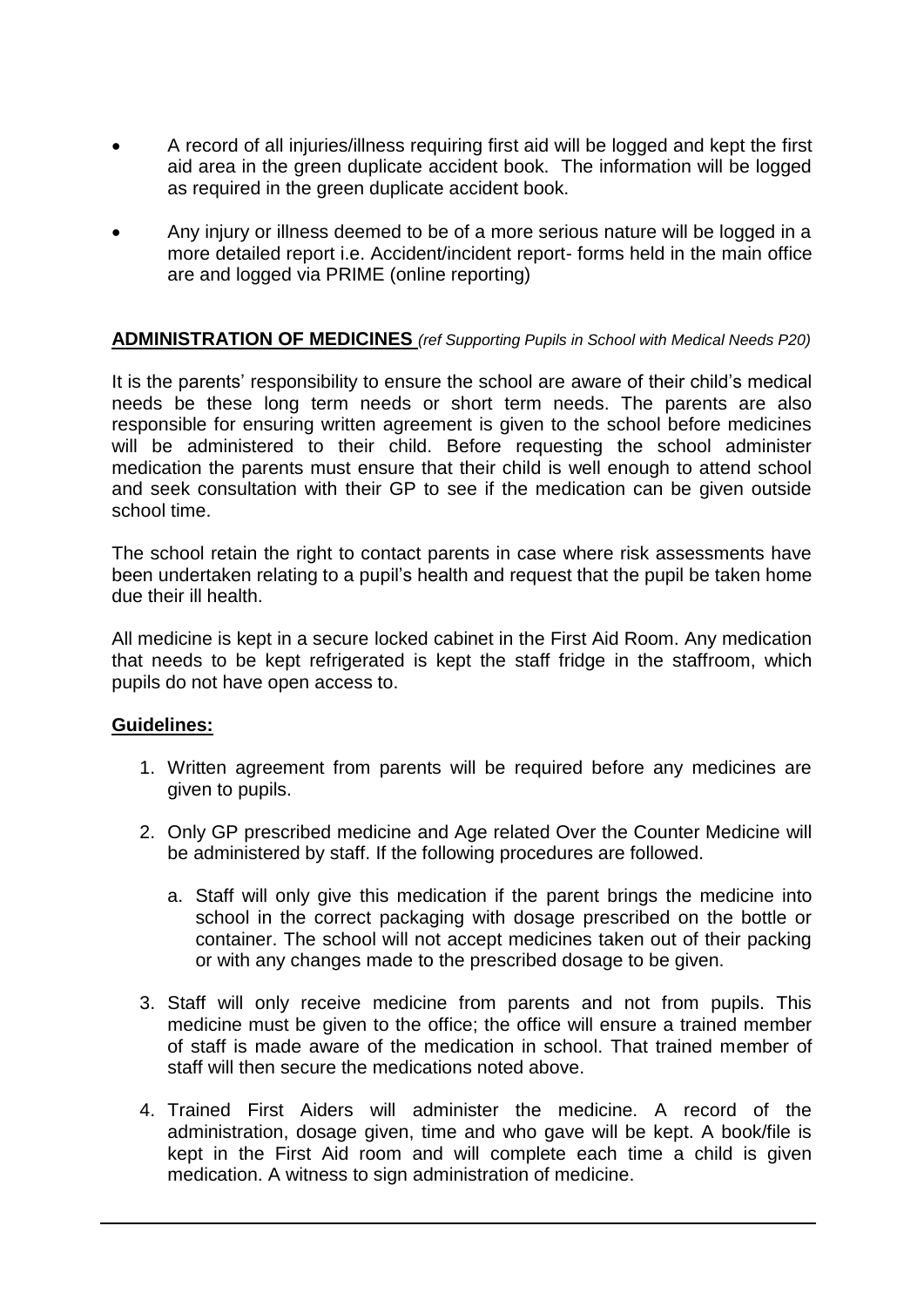- 5. **Pupils with long term medical needs;** Parents will need to fill in the Health Care Plan to ensure staff have the information needed to meet the child's needs. This information will be shared with all staff and clear response guidelines kept in the staff room and First Aid Room.
- 6. Where applicable pupils will be supported and encouraged to self manage their medicine. This is particularly relevant to asthma where pupils need to carry their medication with them. Where pupils can take their medications themselves staff need only supervise the procedure.
- 7. All medicines should be returned to the parents when they are no longer required or at a time agreed with the parent. If any medication is not collected these medicines should be returned to a local pharmacy for safe disposal.
- 8. Educational visits; through risk assessments of visits the schools will need consider what reasonable adjustments need to be made to enable pupils with medical needs to participate in the visits. These adjustments will need additional consideration if the pupils are undertaking a residential visit and a Health Care Plan may need amending or writing depending on the need. For residential visits all medical needs and medication of pupils undertaking the visit will need to be gained from parents and staff leading the visit will need ensure medication is kept safe and administered correctly.

#### **CIRCUMSTANCES REQUIRING SPECIAL CAUTION**

Administration of all medicines requires caution but some require special attention these are:

- Where the timing and nature of the administration are of vital importance and where serious consequences could result if a dose is not taken.
- Where some technical or medical knowledge or expertise is required.
- Where intimate contact is required.

In these cases the Headteacher will seek medical advice and evaluate if it is the best interests of the child and staff to undertake the administration of medicines that fall under the above categories. For any invasive procedures or intimate contact these will only be undertaken by trained medical staff, (not school staff), with a second member of staff present.

With in schools there are four common conditions that mostly cause concern; these are asthma, diabetes, epilepsy and severe allergic reactions (anaphylaxis). Appendix A contains notes to offer basic information on these conditions.

Review will be part of the rolling programme. See matix.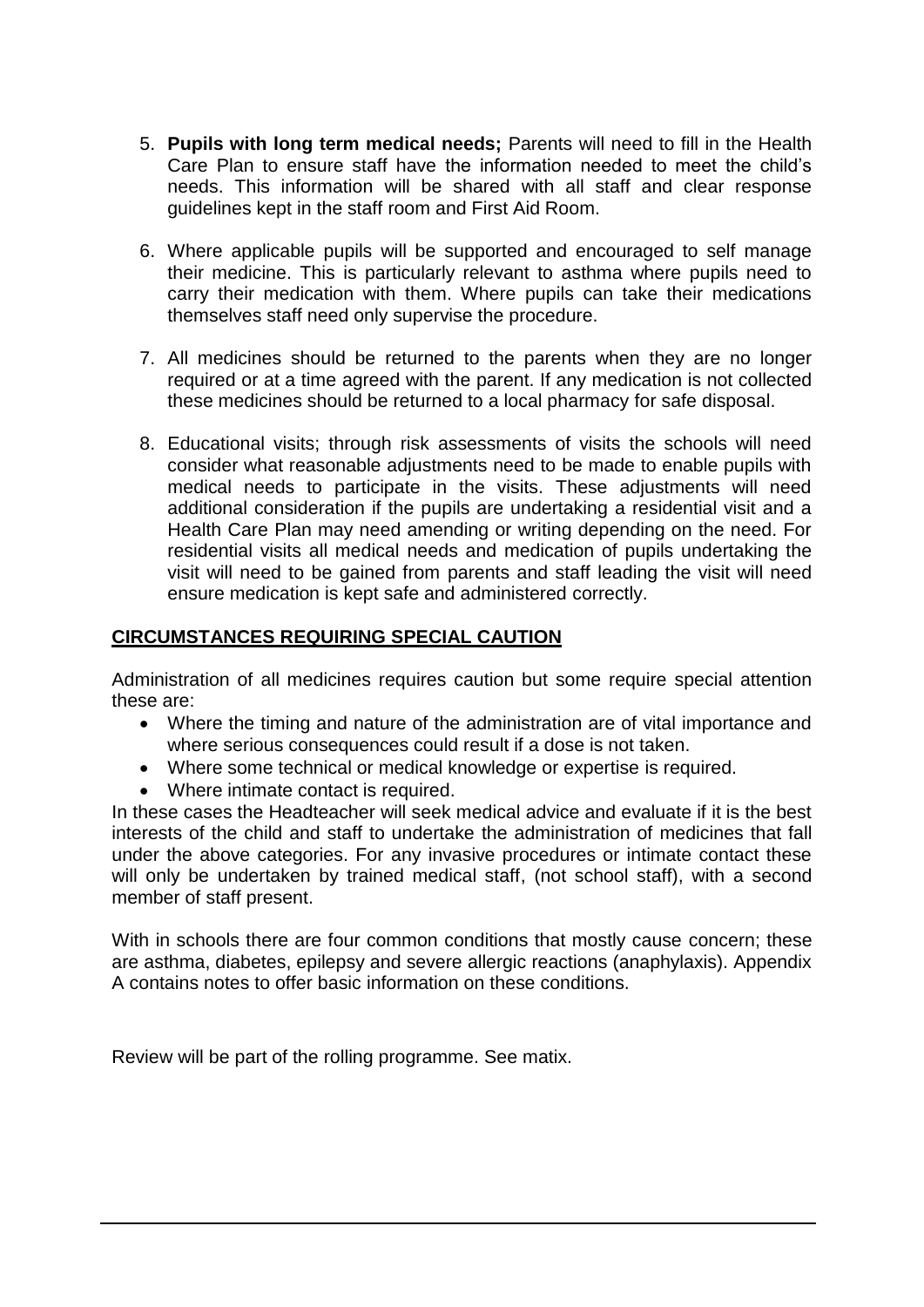#### **Asthma**

Asthma is common; one in ten young people have asthma in the UK. The most common symptoms of asthma are coughing, wheezing or a whistling noise in the chest, tight feelings in the chest or getting short of breath.

Staff may not be able to rely on the very young to be able to identify or verbalise when their symptoms are getting worse or what medicines they should take and when. Therefore staff in early years/primary school, who have such children in their classes **must** know how to identify when symptoms are getting worse and what to do when this happens. **This should be supported by written asthma plans, individual Health Care Plans and training and support for staff.**

There are two main types of medicines to treat asthma, relievers and preventers:

**Relievers** (blue inhalers) are medicines taken immediately to relieve asthma symptoms and are taken during an attack. These quickly open up narrowed airways and help breathing difficulties.

**Preventers** (brown, red, orange or green inhalers) taken daily to make airways less sensitive to the triggers. Usually preventers are used out of school hours.

**Young people with asthma need to have immediate access to their reliever inhalers when they need them.** Staff should ensure they are stored safe but in an accessible place, clearly marked with the young persons name and always available during physical education, sports activities and educational visits. This will mean in the classroom or more importantly in school bags so children always have access. Pupils with asthma are encouraged to carry their reliever inhalers as soon as the parent/carer, Doctor or Asthma Nurse and class teacher agree they are mature enough.

In line with the 1<sup>st</sup> October 2014 Human Medicines (Amendment) (No2) Regulations 2014 the school do keep a salbutamol inhaler in school to use in emergencies.

 The inhalers can only be used for emergencies with children who have been diagnosed with asthma and parents have given written consent. (Appendix B) Only designated members of staff may administer the inhaler these are L Hurlstone, S Williams, S Wilshaw, J Lee, E Gibson and J Anderson.

#### **Epilepsy**

Young people with epilepsy have repeated seizures, that start in the brain. An epileptic seizure, sometimes called a fit, turn or blackout can happen to anyone at any time. Around one in 200 children have epilepsy, but most children with diagnosed epilepsy never have a seizure during the school day.

Seizures can take many different forms. Parents and health care professionals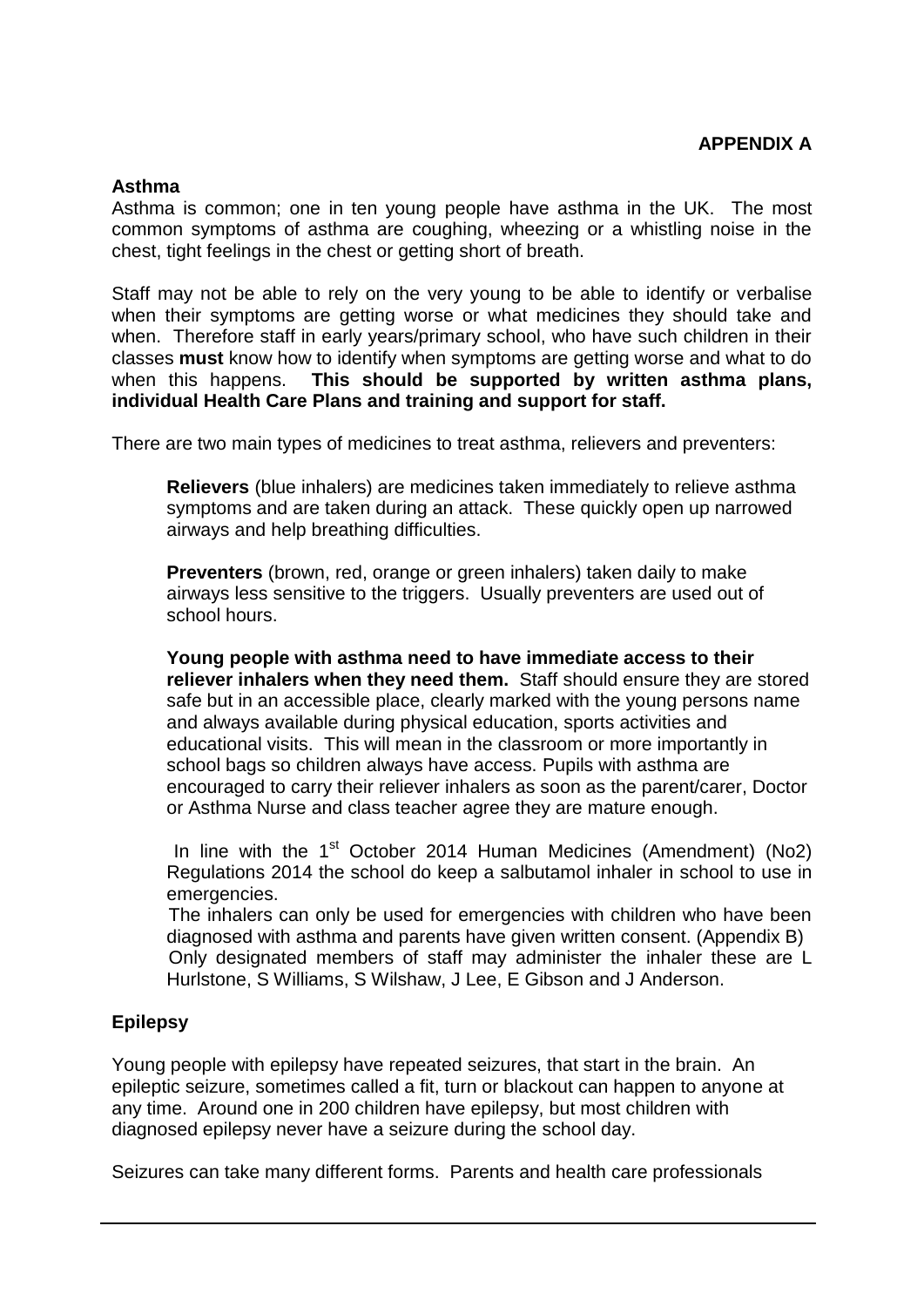should provide information to schools, setting out the particular pattern of individual young person's epilepsy. This should be incorporated into the Health Care Plan.

If a young person experiences a seizure in school the following details should be recorded and relayed to the parents.

- Any factors which might have acted as a trigger to the seizure e.g. visual/auditory, stimulation or emotion.
- Unusual 'feelings' reported by the young person prior to the seizure.
- Parts of the body showing signs of the seizure i.e limbs or facial muscles.
- Timing of the seizure when it began and how long it lasted.
- Whether the young person lost consciousness.
- Whether the young person was incontinent.

After a seizure the young person may feel tired, be confused, have a headache and need time to rest or sleep.

Most young people with epilepsy take anti – epilepsy medicines to stop or reduce their seizures. Regular medicine should not need to be given during school hours. Triggers such as anxiety, stress, tiredness and being unwell may increase the change of having a seizure. Flashing and flickering lights can also trigger seizures (photosensitivity), but this is very rare. Extra care may be needed in some areas such as swimming or working in science laboratories. Such concerns regarding safety of the young person should be covered in the Health Care Plan.

During a seizure it is important to make sure the young person is in a safe position. The seizure should be allowed to take its course. Placing something soft under the person's head will help protect during a convulsive seizure. Nothing should be placed in the mouth. After the seizure has stopped they should be placed in the recovery position and stayed with until fully recovered. Emergency procedures should be detailed in the Health Care Plan. Further information regarding Epilepsy is available via the following link:

#### [http://www/Services/Education/INTRANET/hsrm/epilepsyaction\\_schools\\_polic](http://www/Services/Education/INTRANET/hsrm/epilepsyaction_schools_policy.pdf) [y.pdf](http://www/Services/Education/INTRANET/hsrm/epilepsyaction_schools_policy.pdf)

#### **Diabetes**

One in 550 school age children will have diabetes. Most have Type 1 diabetes. Diabetes is a condition where the level of glucose in the blood rises. This is either due to lack of insulin (Type 1 diabetes) or because there is insufficient insulin for the young persons needs or the insulin is not working properly (Type 2 diabetes).

Each young person may experience different symptoms and this should be detailed in their Health Care Plan. Greater than usual need to go to the toilet or to drink, tiredness and weight loss may indicate poor diabetic control. Staff noticing such changes will wish to draw these signs to parents' attention.

Diabetes is mainly controlled by insulin injections with most younger children a twice daily injection regime of a longer acting insulin is unlikely to involve medicines being given during school hours. Older children may be on multiple injections or use an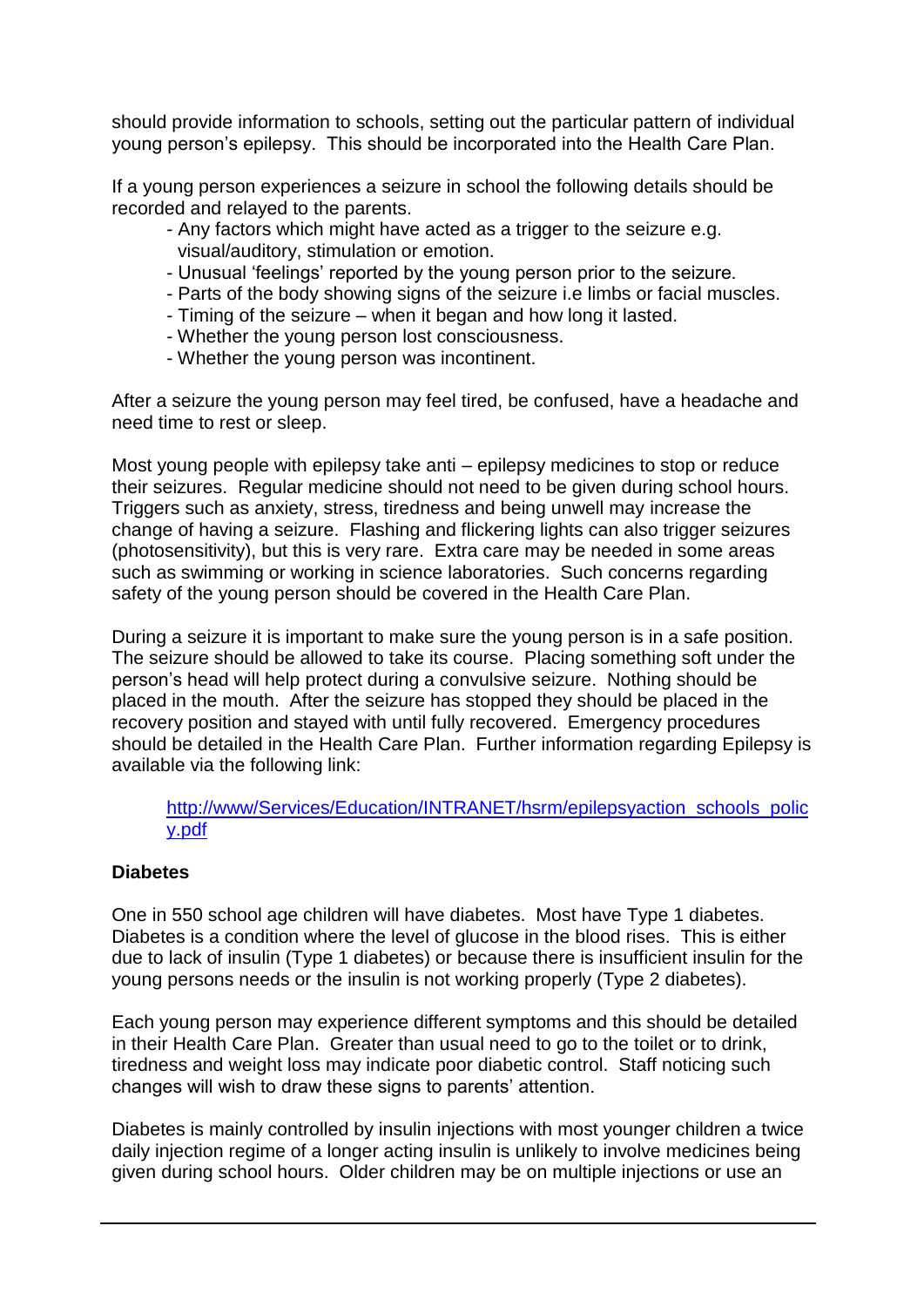insulin pump. Most young people can manage their injections but supervision and a suitable private place to administer the injection, at school, may be required.

Young people with diabetes need to ensure their blood glucose levels remain stable and may check their levels by taking a small sample of blood and using a small monitor. They may need to do this during school lunch break, before PE or more regularly if insulin needs adjusting. Most young people will be able to do this themselves but younger children may need supervision to carry out/interpret test and results. Appropriate training for staff should be provided by health care professionals.

Young people with diabetes need to be allowed to eat regularly during the day i.e eating snacks during class time or prior to exercise. Staff in charge of physical education or other physical activity should be aware of the need for young people with diabetes to have glucose tablets or a sugary drink to hand.

The following symptoms, individually or combined, may be signs of low blood sugar – a **hypoglycaemic** reaction: i.e hunger, sweating, drowsiness, pallor, glazed eyes, shaking or trembling, lack of concentration, mood swings or headache. Some young people may experience **hyperglycaemic** (high glucose level) and have a greater need to go to the toilet or drink. The individual's Health Care Plan should detail their expected symptoms and emergency procedures to be followed.

#### **Anaphylaxis**

Anaphylaxis is an acute, severe allergic reaction requiring immediate medical attention. It visually occurs within seconds or minutes of exposure to certain food or substances. Occasionally this may happen after a few hours. Common triggers include peanuts, tree nuts, sesame, eggs, cow's milk, fish, certain fruit i.e kiwi fruit and also penicillin, latex or stinging insects (bees, wasps or hornets).

The most severe form of allergic reaction is anaphylactic shock, when the blood pressure falls dramatically and the patient loses consciousness. More commonly among young people there may be swelling in the throat which can restrict the air supply or severe asthma. Less severe symptoms may include tingling or itching in the mouth, hives anywhere on the body, generalised flushing of the skin or abdominal cramps, nausea or vomiting.

The treatment for a severe allergic reaction is an injection of adrenaline. Pre-loaded injection devices containing one measured dose of adrenaline are available (via prescription). Should a severe allergic reaction occur the adrenalin injection should be administered into the muscle of the upper outer thigh. **An Ambulance should always be called.**

Adrenaline injectors, given in accordance with the prescribed instructions, are a safe delivery mechanism. It is not possible to give too large a dose using, this device. In cases of doubt it is better to give the injection than hold back.

Day to day policy measures are needed for food management, awareness of the young person's needs in relation to diet, school menu, individual meal requirements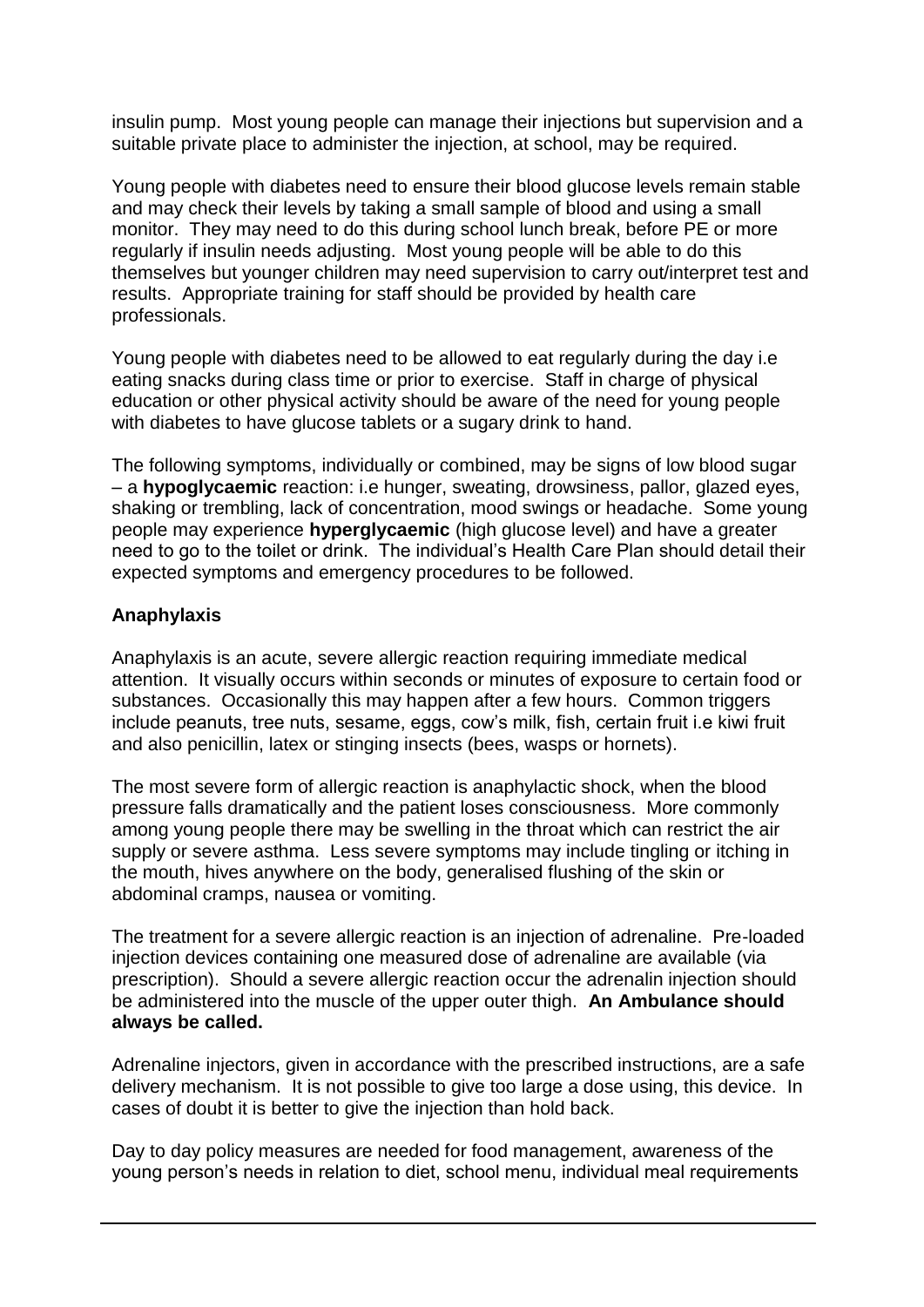and snacks in school.

Parents may often ask for the Headteachers to exclude from the premises the food to which their child is allergic. This is not always feasible, although appropriate steps to minimise any risks to allergic young people should be taken.

Anaphylaxis is manageable. With sound precautionary measures and support from the staff, school life may continue as normal for all concerned.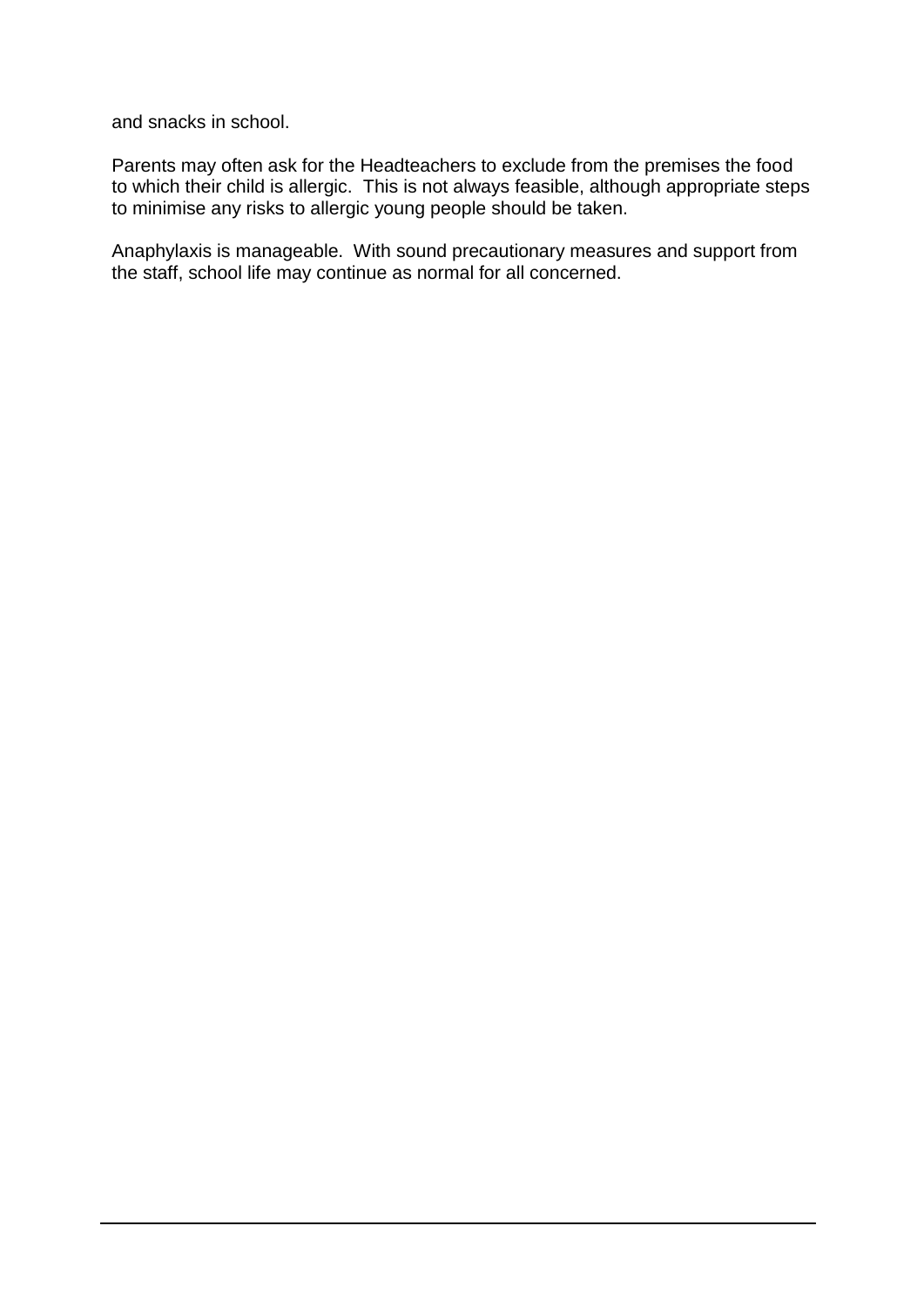#### **THE QUINTA PRIMARY SCHOOL**

#### **REQUEST FOR THE SCHOOL TO GIVE MEDICATION (Short Term)**

Dear Headteacher,

I request that ………………………………………………… (Full name of Pupil) be given the following medicine(s) while at school:

| Medical condition or illness                         |  |
|------------------------------------------------------|--|
| Name/type of Medicine<br>(as described on container) |  |
|                                                      |  |
|                                                      |  |
|                                                      |  |
|                                                      |  |

Self administration Yes/No (mark as appropriate)

The above medication has been prescribed by the family or hospital doctor (Health Professional note received as appropriate). It is clearly labelled indicating contents, dosage and child's name in FULL.

Name and telephone number of GP ……………………………………………….

I understand that I must deliver the medicine personally to (agreed member of staff) and accept that this is a service that the school/setting is not obliged to undertake. I understand that I must notify the school/setting of any changes in writing.

| (Parent/Guardian) |  |
|-------------------|--|
|                   |  |
| <b>Address</b>    |  |
| Note to parents:  |  |

- 1. Medication will not be accepted by the school unless this form is completed and signed by the parent or legal guardian of the child and that the administration of the medicine is agreed by the Headteacher.
- 2. Medicines must be in the original container as dispensed by the Pharmacy.
- 3. The agreement will be reviewed on a termly basis.
- 4. The Governors and Headteacher reserve the right to withdraw this service.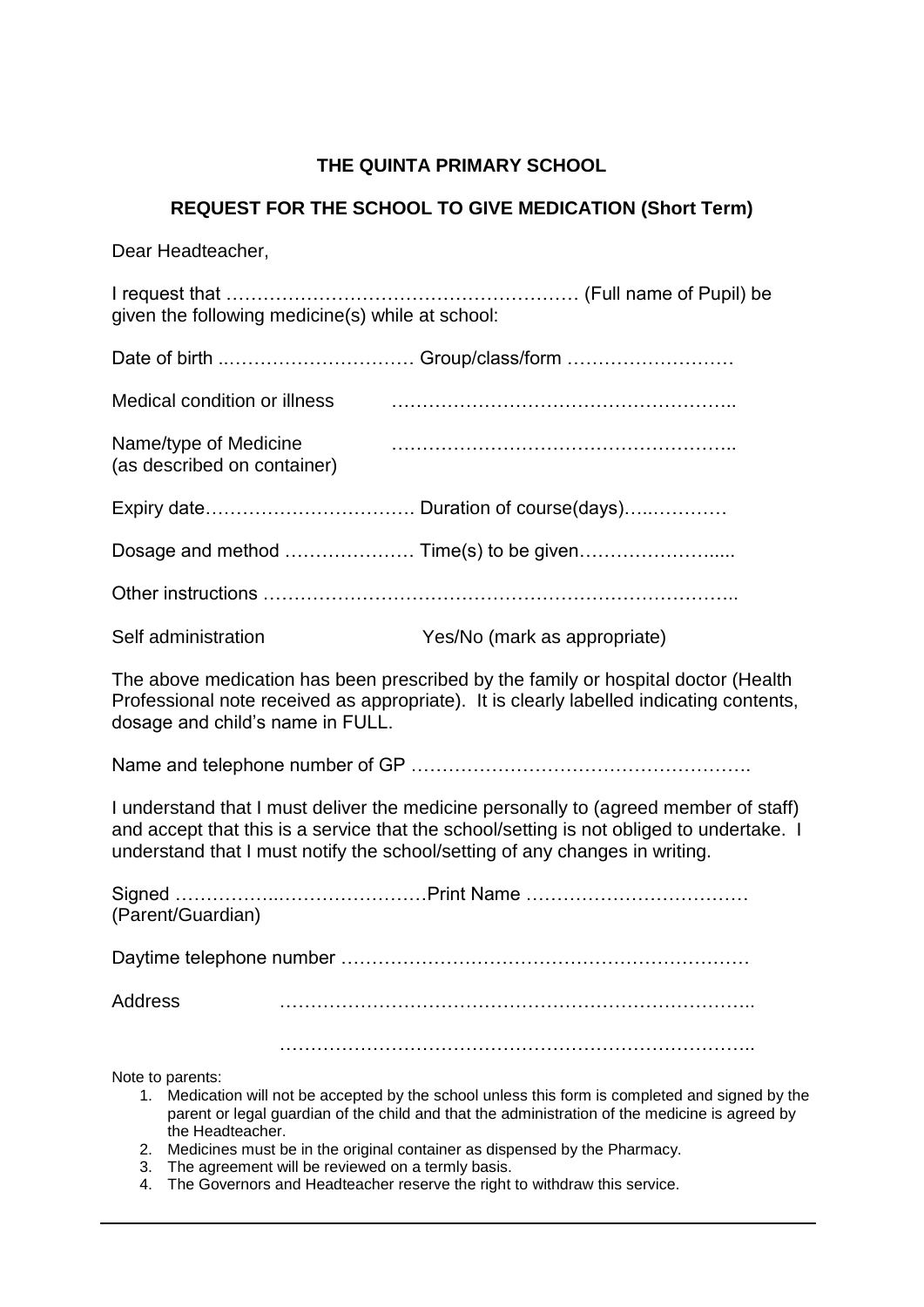|                                                                                            | THE QUINTA PRIMARY SCHOOL |                          |
|--------------------------------------------------------------------------------------------|---------------------------|--------------------------|
| <b>ADMINISTRATION OF MEDICINES FOR YOUNG PEOPLE</b><br><b>HEALTH CARE PLAN (Long Term)</b> |                           | (Insert a<br>photograph) |
|                                                                                            |                           |                          |
|                                                                                            |                           |                          |
| Date of birth Group/class/form                                                             |                           |                          |
| Young person's address                                                                     |                           |                          |
| Medical diagnosis or condition                                                             |                           |                          |
|                                                                                            |                           |                          |
| <b>Family Contact Information</b>                                                          |                           |                          |
|                                                                                            |                           |                          |
|                                                                                            |                           |                          |
|                                                                                            |                           |                          |
|                                                                                            |                           |                          |
| <b>Clinic/Hospital Contact</b>                                                             |                           |                          |
|                                                                                            |                           |                          |
|                                                                                            |                           |                          |
| Describe needs and give details of young person's symptoms.                                |                           |                          |
|                                                                                            |                           |                          |
|                                                                                            |                           |                          |
|                                                                                            |                           |                          |
|                                                                                            |                           |                          |
|                                                                                            |                           |                          |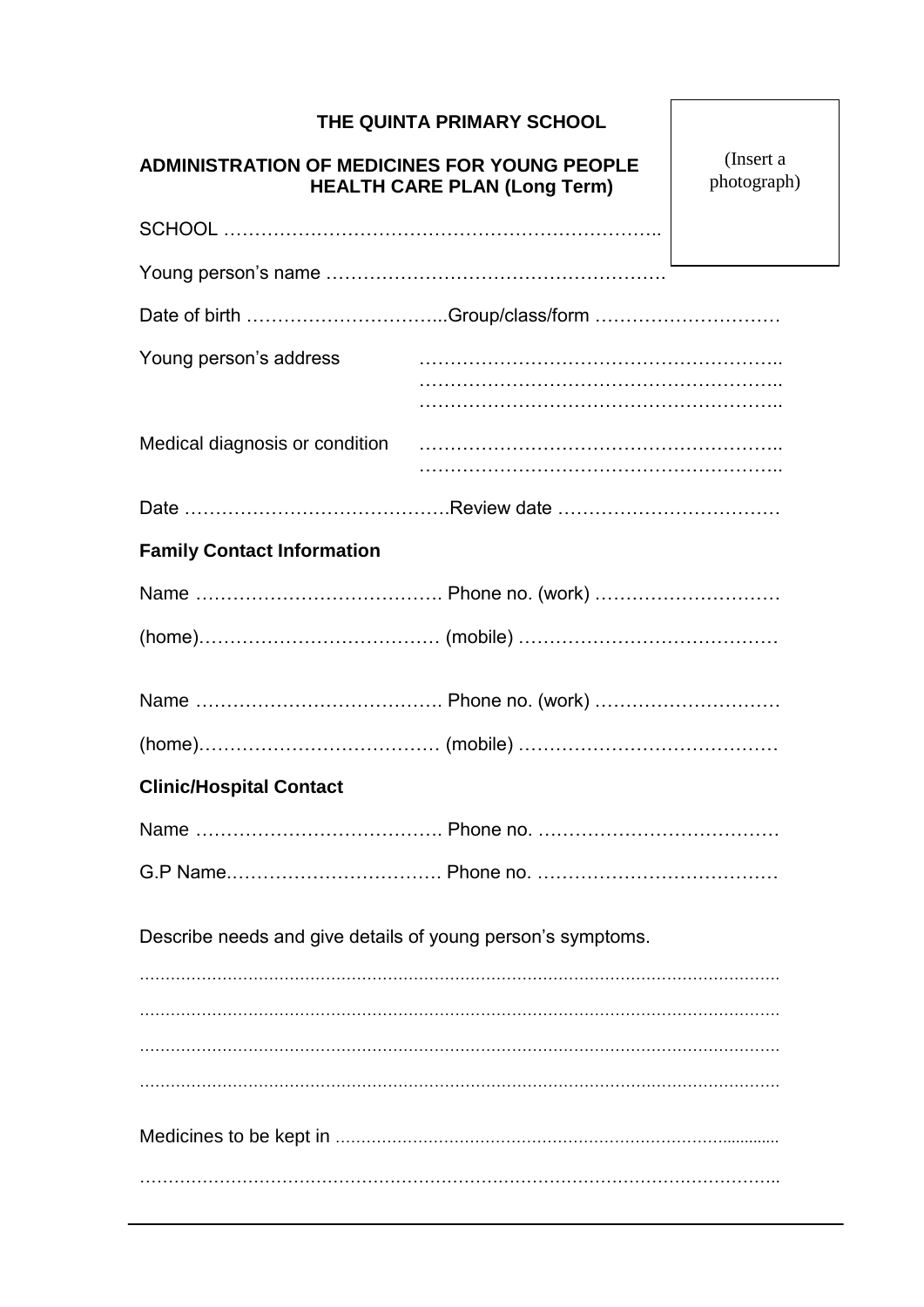Daily care requirements (e.g. before sport/at lunchtime).

Describe what constitutes an emergency for the child, and the action to take if this occurs.

Follow up care.

Who is responsible in an emergency (state if different for off-site activities)?

Form copied to: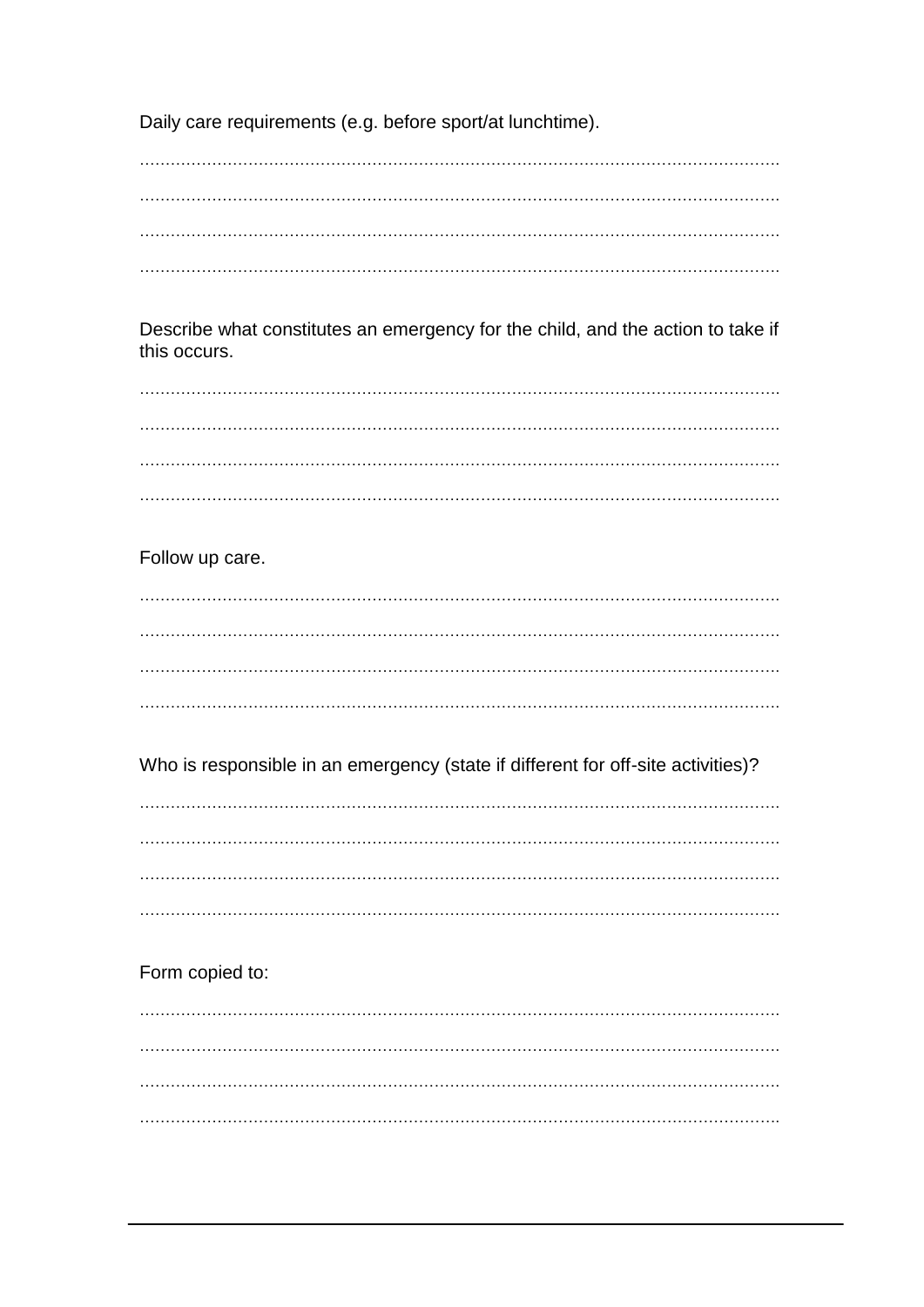# **Consent form for use of emergency Salbutamol inhaler**

| <b>Name of child</b> |  |
|----------------------|--|
| <b>Class</b>         |  |

I confirm that my child has been diagnosed with Asthma.

My child has a working, in-date inhaler clearly labelled with their name, which they will bring to school each day or it is stored in school with my child's class teacher (please delete as appropriate)

In the event of my child displaying symptoms of asthma, and if their inhaler is not available or unusable, I consent for my child to receive Salbutamol from an emergency inhaler held by the school for such emergencies.

| Signed |  |  |  |
|--------|--|--|--|
| date   |  |  |  |

| Full Name(print) |  |
|------------------|--|
|------------------|--|

Please return to the School Office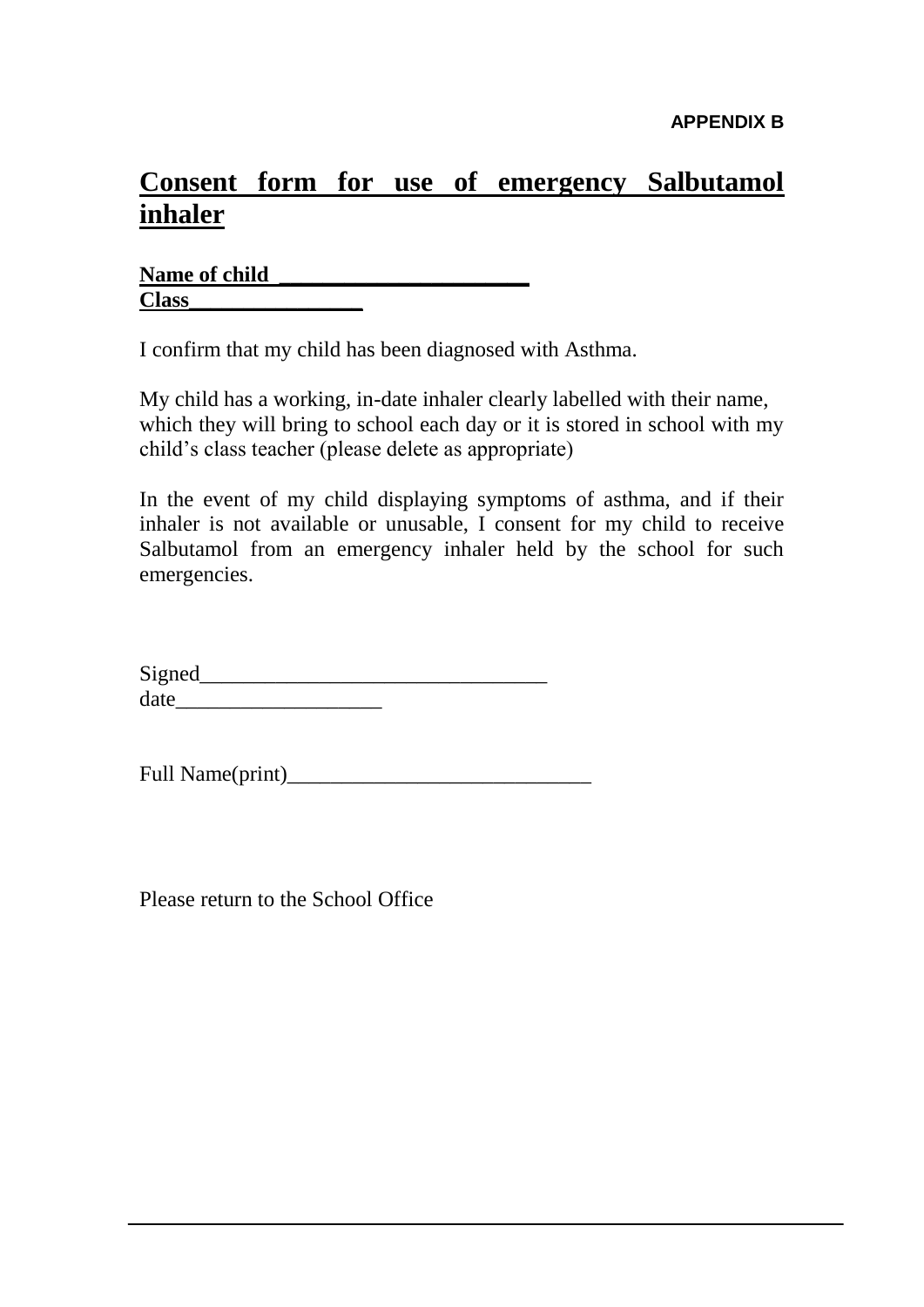## APPENDIX B Inform parents of the emergency Salbutamol inhaler use

Child's name

Class \_\_\_\_\_\_\_\_\_

Date\_\_\_\_\_\_\_\_\_\_\_\_\_\_

Dear

This letter is to formally notify you that your child has had problems with their breathing today.

They did not have their own asthma inhaler with them, so a trained member of staff helped them use the emergency asthma inhaler containing Salbutamol. They were given \_\_\_\_\_\_\_\_\_\_\_ puffs.

Their own inhaler was not working, so a trained member of staff helped them use the emergency asthma inhaler containing Salbutamol. They were given puffs.

*\*Delete where appropriate*

Yours sincerely

Name of First Aider

| Signe<br>المحمد<br>. |
|----------------------|
|----------------------|